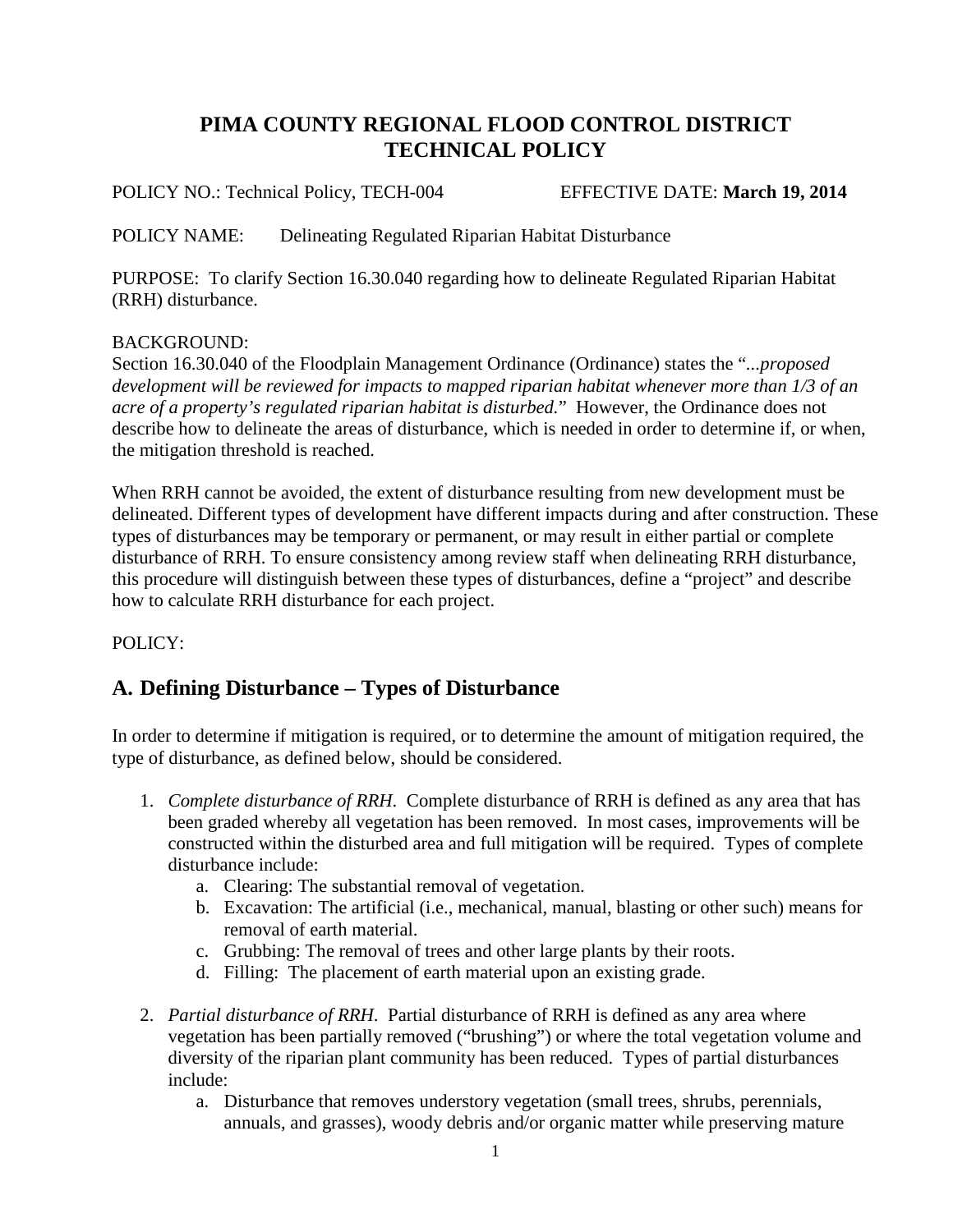trees. When understory vegetation has been removed but trees have been preserved-inplace.

- b. Disturbance for fire prevention. In certain areas of Pima County, the local fire district may require the creation of defensible space around existing structures. Within the defensible space, which shall be a distance no greater than 30 feet from the perimeter of the structure, vegetation can be thinned and/or pruned in accordance with local fire district directives. Documentation from the local fire district is necessary in order to establish this as disturbance that does not require mitigation.
- 3. *Temporary disturbance of RRH*. Temporary disturbance is defined as a disturbance that is expected to return to natural conditions, including grading within the sandy bottom of natural channels that are devoid of native vegetation, or the trimming of vegetation, without removing it, when no recurrent or long-term use is anticipated.

### **B. Cumulative Disturbance - Definition of a Project:**

Disturbance that occurs after the effective date of the RCM is cumulatively counted toward the 1/3 acre mitigation trigger. Once 1/3 acre disturbance is reached, mitigation is required for the entire amount of disturbance and for each subsequent disturbance. However, for large scale development, including the disturbance that results from required off-site improvements or from the estimation of disturbance for future development within the project area, such as blocks within a block plat, can be punitive. Establishing a 1/3 of an acre threshold on a per project basis offsets the unintended consequence that might occur due to the size or scale of a development. This would apply to development that does not chose alternate mitigation strategies such as the Habitat Conservation Plan. For the purpose of determining cumulative disturbance of RRH, the following definitions of project shall apply unless specific conditions are established through a rezoning, specific plan, etc:

- 1. Master block plat: The spine roads and major utilities will be considered a single project. Each block will be considered a separate project and will have its own review at the time of development
- 2. Development of a subdivision:
	- a. When mass grading occurs, this is a single project and shall include any RRH disturbance within the subdivision lots in addition to disturbances associated with streets, utilities and other infrastructure,
	- b. When large lots are proposed (no mass grading), the project will not include future disturbances related to development of the individual lot by the property owner.
- 3. Development Plan: A development plan will be considered an individual project.
- 4. Off-site improvements: Any off-site improvements required to support any new development will be considered a separate project.
- 5. Improvement plans: Improvement plans that not associated with an approved plat, or development plan, or an improvement plan associated with an older subdivision plat (ex. New Tucson) will be considered an individual project.
- 6. Private access easement: When the grading of a private access easement is proposed with the development of a single residential lot, impacts for both the easement and lot will be reviewed as one project.
	- a. In cases where an access easement traverses RRH on property owned by someone other than the applicant, the easement shall be treated as an individual project. When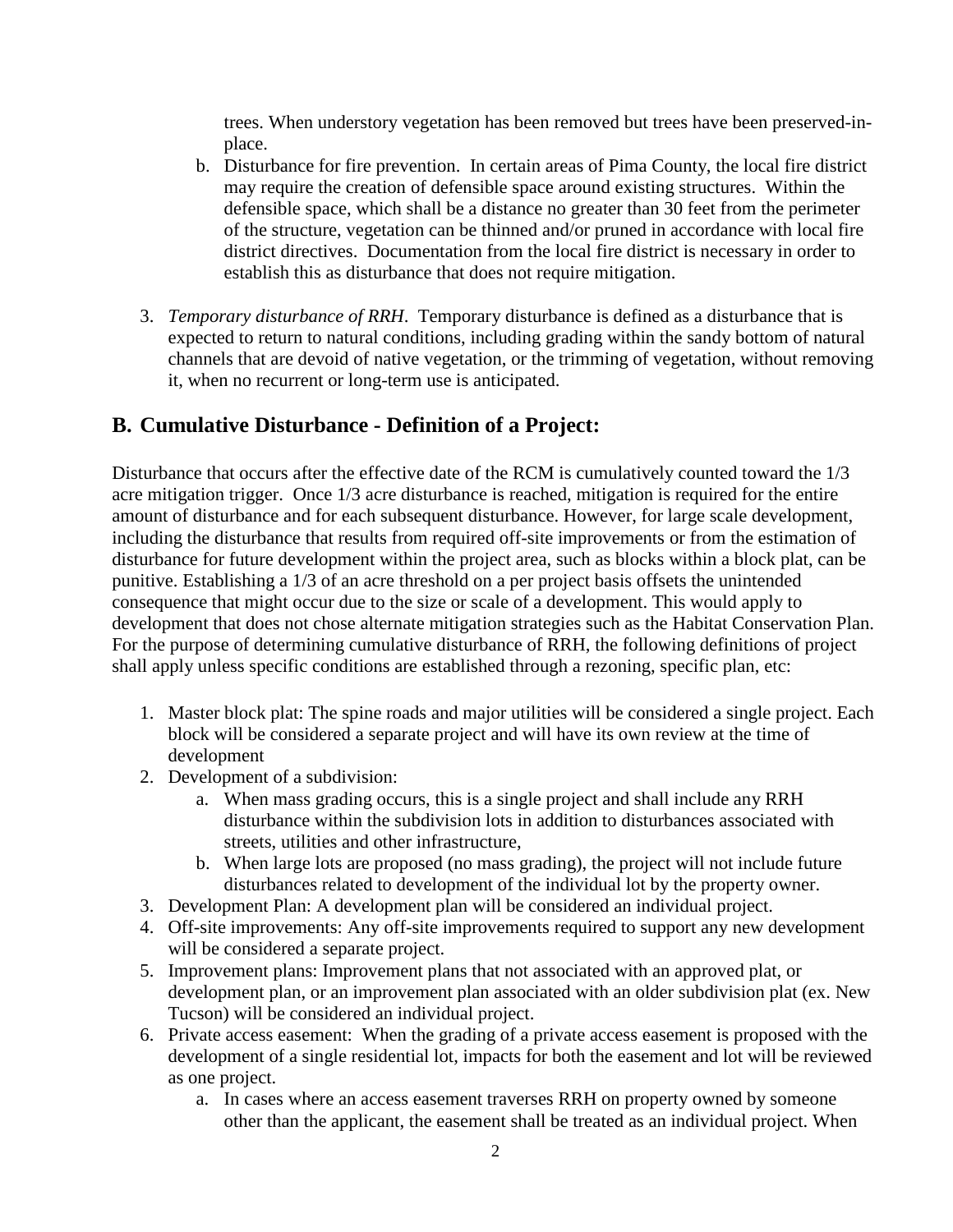the use of an easement disturbs greater than 1/3 acre RRH, the applicant (user) shall be responsible for mitigation. The in-lieu fee option shall be used to mitigate for disturbance, unless there is a suitable area available on the applicant's property for onsite mitigation.

## **C. Exempt Disturbances – Those that do not count toward the 1/3 acre threshold:**

The following disturbances do not count toward the 1/3 acre mitigation threshold regardless of when they occurred:

- 1. The disturbance of areas designated as jurisdictional Waters of the U.S. (WUS) by the U.S. Army Corps of Engineers and which will be mitigated through the Corps permitting process. The disturbed acreage of WUS located within mapped RRH that will be mitigated can be subtracted from the total acreage of RRH disturbance in order to not double count the disturbance and mitigation.
- 2. Temporary disturbances as defined in Section A.
- 3. Removal of noxious and invasive plants.
- 4. Disturbance for the creation of walking paths and trails that are identified within the Eastern Pima County Trails Master Plan or other trails required by Pima County. Additionally, disturbance for trails that are nominally no wider than 4 feet, avoids disturbance by weaving around mature vegetation and other sensitive areas, remains at-grade, and remains natural soil.
- 5. For road projects, only the area located within the grading limits shall be counted as disturbance. Other areas located within the road right-of-way that will not be disturbed during construction are not counted toward the 1/3 acre mitigation threshold.

### **D. Calculating Disturbances for commonly proposed improvements:**

Unless specific information, evidence and/or procedures are provided showing less construction disturbance, the following procedures shall be used to calculate riparian habitat disturbance:

1. Grading limits for new structures: A minimum grading envelope that extends 15 feet from the perimeter of the structure shall be shown. A lesser distance, not less than 5 feet, may be proposed if protective fencing is used to delineate the grading envelope. In this case the following note shall be placed on the site plan:

*Preserved riparian habitat shall be protected during construction u*s*ing protective fencing. Protective fencing must be located as shown on the site plan and must remain in place throughout the construction and development process.*

- 2. Disturbance caused by utility trenches: An assumed width of 5 feet shall be used for utility trench construction. Multiply the linear footage of the trench within RRH by 5 feet to calculate the disturbance.
- 3. Disturbance caused by the septic system: Disturbance shall be calculated for the entire septic system, including all piping, the septic tank, the distribution box, and disposal area. An additional 5 feet of disturbance around the perimeter of the disposal area shall be provided. The reserve area is not counted as disturbance until such time when the reserve is needed and a septic permit obtained.
- 4. Disturbance caused by block wall or fence: